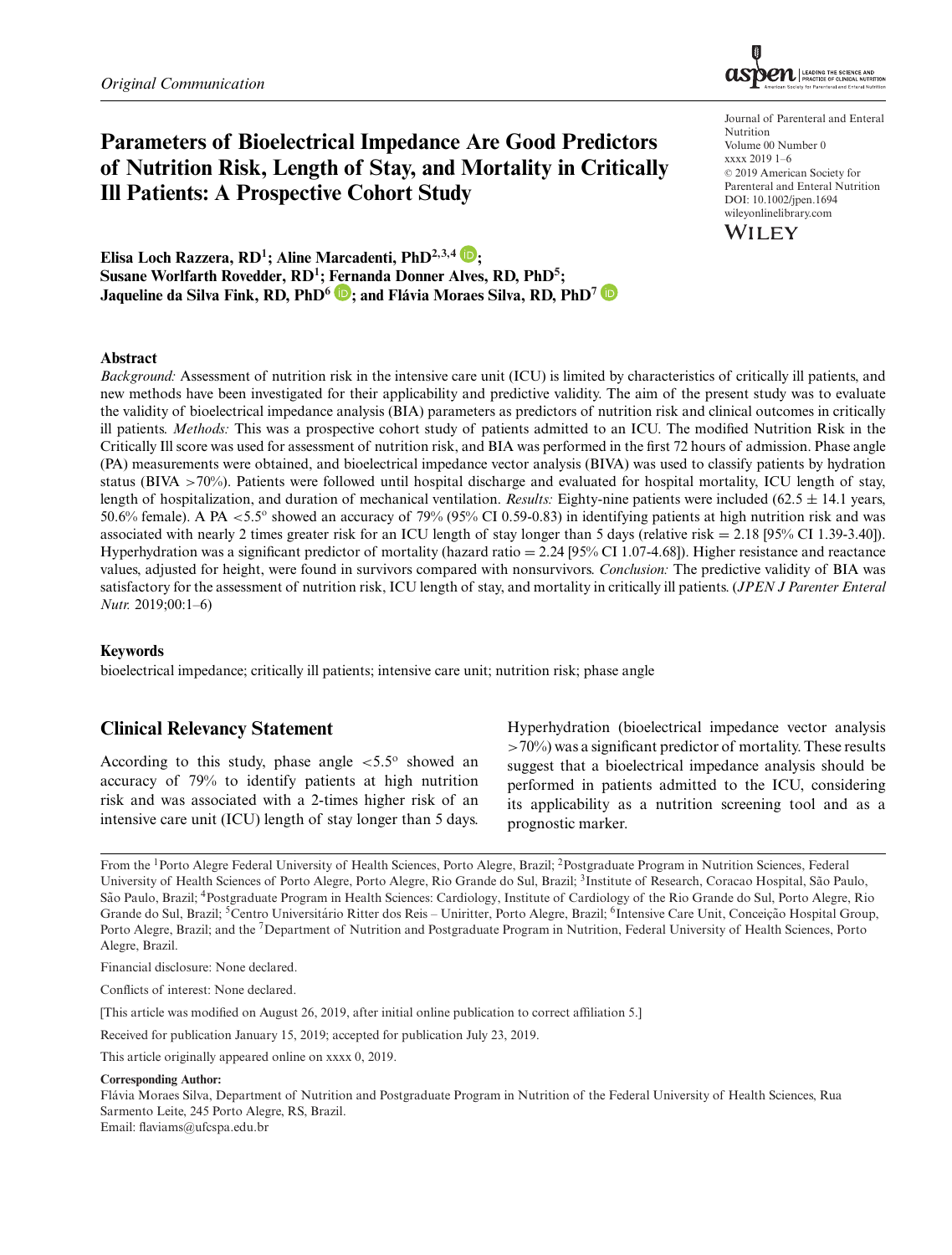#### **Introduction**

Stress response in critically ill patients is characterized by severe inflammation and high protein catabolism. It is also marked by decreased efficiency of protein utilization, leading to muscle dysfunction and impaired contractility.<sup>1</sup> Intensive care unit (ICU) patients commonly experience loss of body weight and muscle mass and are at increased risk of malnutrition, which is observed in 38%–78% of these patients.<sup>2</sup> A systematic review of 7 observational studies showed that the rate of muscle wasting varied from 6% to 1.6% per day in critically ill patients, and changes in muscle architecture were associated with ICU length of stay (LOS).<sup>3</sup> Thus, an early identification of ICU patients at increased risk of malnutrition is paramount, and in this context, application of a nutrition risk screening tool as the first steep of a nutrition care plan would be very useful.

The Nutrition Risk in Critically Ill (NUTRIC) score<sup>4,5</sup> and the Nutritional Risk Screening (NRS)-2002 are recommended by international guidelines to identify nutrition risk at ICU admission.6,7 However, administration of these instruments require parameters that are not always available at the time of admission, including the severity score (NU-TRIC score), food intake, or weight loss data (NRS-2002). Therefore, assessment of the accuracy of other parameters to identify nutrition risk at ICU is needed.

Among the emerging methods to evaluate the nutrition status of critically ill patients, parameters derived from the bioelectrical impedance analysis (BIA) have gained importance, including the phase angle (PA), extracellular water (ECW)–to–total body water (TBW) ratio (ECW/TBW), and the bioelectrical impedance vector analysis (BIVA). BIVA is calculated from the BIA resistance (R) and reactance (Xc), adjusted for body height.<sup>8</sup> PA is an indicator of cell membrane integrity and a predictor of body cell mass.9 Studies have shown that a low PA is associated with higher mortality risk in critically ill patients.<sup>10-13</sup> A higher ECW/TBW ratio was observed in patients with worse nutrition status and was associated with mortality.8 BIVA reflects nutrition and hemodynamic status and seems to be associated with mortality.14-18 One study with critically ill cancer patients showed a significant association between PA and nutrition risk assessed by the NUTRIC score.<sup>19</sup>

New studies on the predictive validity of PA, ECW/TBW, and BIVA in critical illness are needed to identify accurate methods for nutrition risk screening of ICU patients. Therefore, this study aimed to assess the validity of BIA parameters to predict nutrition risk, ICU LOS, length of hospitalization (LOH), time on mechanical ventilation (MV), and mortality in critically ill patients.

## **Methods**

A prospective cohort study was conducted with critically ill adult patients ( $\geq$  18 years) of both sexes admitted to the ICU

of Nossa Senhora da Conceição Hospital, Porto Alegre, Brazil. Patients with contraindications to BIA (pacemakers, anasarca, pregnancy, and body mass index  $\langle$ 16 kg/m<sup>2</sup> or  $>35$  kg/m<sup>2</sup>) were excluded. Sample size calculation was based on the difference in PA between survivors  $(4.1 \pm 1.3^{\circ})$ and nonsurvivors (3.2  $\pm$  1.5°) reported by Lee et al.<sup>9</sup> Based on this information, a power of 80%, and a level of significance of 5%, the calculated sample size was 78 patients. Sample size was calculated using the online calculator available at https://www.openepi.com/Menu/OE\_Menu.htm.

The study was approved by the local ethics committee (approval number 2598103), and data collection was initiated after patients' family members or guardians signed the informed consent form. The study was conducted according to the 466/12 resolution of the National Ethics Committee.

Sociodemographic (age, sex, and ethnicity) and hospitalization data (cause of hospitalization, use and duration of MV, and history of hemodialysis) were collected from patients' medical records. We used the Acute Physiology and Chronic Health Evaluation II (APACHE II) and the sequential organ failure assessment (SOFA) disease severity classification systems for the initial assessment of patients. In addition, clinical laboratory results available at ICU admission were collected.

Patients' nutrition risk was evaluated using the Brazilian Portuguese version of the modified NUTRIC score,  $20$ which evaluated APACHE II and the SOFA score at ICU admission, age, number of comorbidities, and LOH prior to ICU admission. Patients with a NUTRIC score of 0–4 were classified as low nutrition risk and those with a score of 5–9 as high nutrition risk.<sup>5</sup>

Anthropometric measures were obtained in the first 72 hours of ICU admission. Body weight and height of all patients were calculated from mid-upper arm circumference and knee height measurements, using the predictive equations proposed by Chumlea et al.<sup>21,22</sup> Mid-upper arm circumference was measured at the midpoint between the olecranon process and the acromion. Knee height was measured parallel to the tibia and was defined as the distance from the undersurface of the heel to the top of the knee.

BIA was performed using a BIA 310 analyzer (Biodynamics), with subjects in a supine position with legs apart and arms and hands away from the body. Four disposable adhesive electrodes were placed on the dorsal surface of the right hand and foot on clean and dry skin. Measures of R, Xc, PA, intracellular water (ICW), ECW, and TBW volume were made.

Standardized PA (SPA) was obtained using the following formula:  $SPA = (IPA$  measured by  $BIA$ –mean PA of the reference population]/SD of the reference population). For our study population, we used mean PA and SD for age and sex obtained from a population in the south of Brazil by Barbosa-Silva et al.<sup>23</sup> Then PA values < $-1.65^\circ$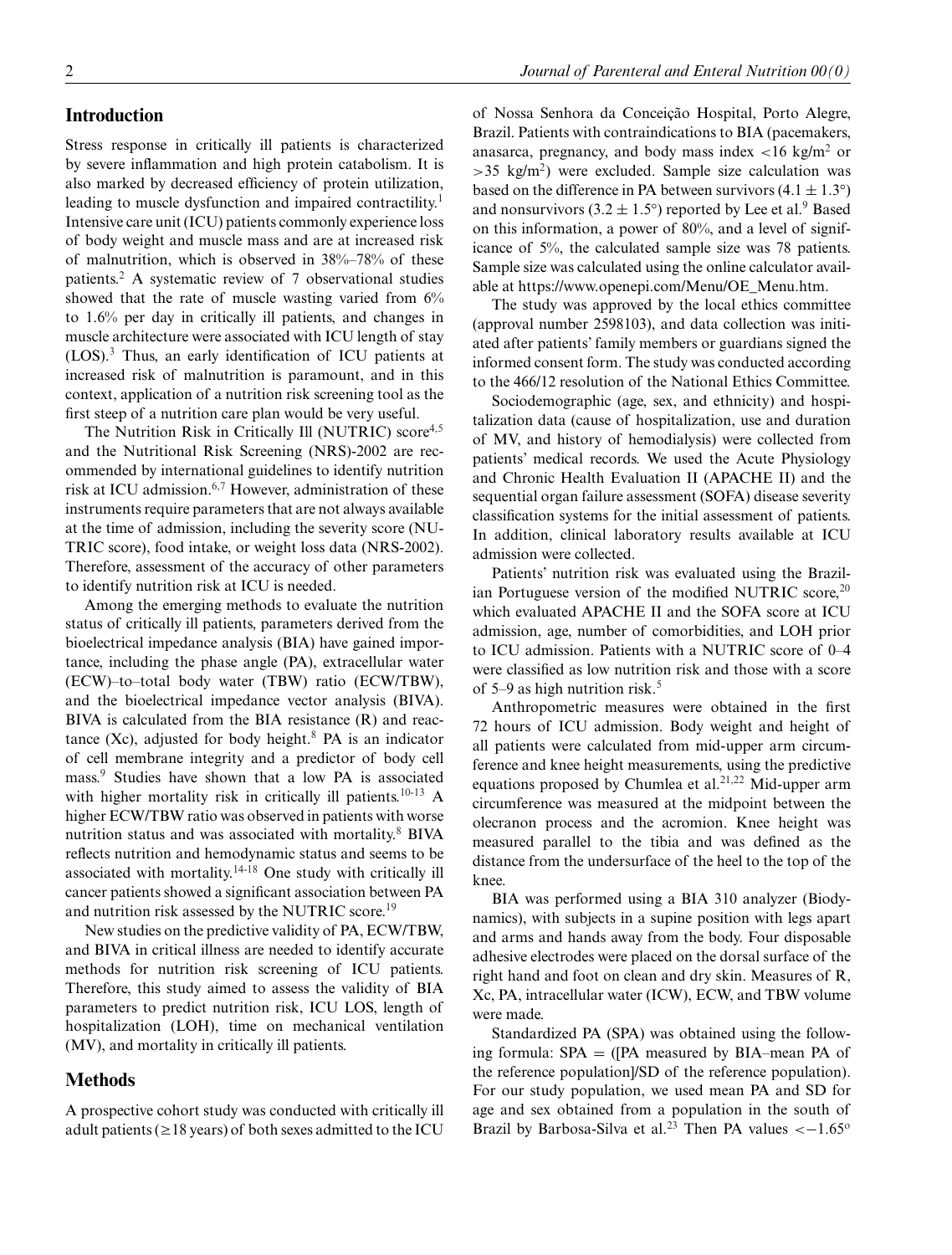and  $≥-1.65^\circ$  were used to define low and normal PA, respectively.<sup>23</sup>

BIVA was determined based on the plot of BIA R and Xc, normalized for height (R/height and Xc/height), in a graph using specific software.<sup>24</sup> Correlations between these parameters determine an ellipsoidal shape. Patients with BIVA values above the 75th percentile in the tolerance ellipse for the (Italian) reference population were considered hyperhydrated, and those with BIVA values between the 50th and 75th percentiles were classified as well hydrated.<sup>15</sup>

The outcomes of interest were nutrition risk, hospital mortality, ICU LOS, LOH, and MV duration.

#### *Statistical Analysis*

Descriptive statistics were used for analysis of categorical variables (absolute and relative frequency) and quantitative variables (mean and SD or median and interquartile range). Normality of the distribution of quantitative variables was verified by the Kolmogorov-Smirnov test.

Correlations between BIA parameters (PA and ECW/ TCW) and outcomes of interest (nutrition risk, ICU LOS, LOH, and VM duration) were evaluated by Spearman's correlation coefficient. BIA values between survivors and nonsurvivors were compared using the Student's *t*-test for independent samples (parametric quantitative variables), the Mann-Whitney *U*-test (nonparametric, quantitative variables), or the  $\chi^2$  test (categorical variables).

A receiver operating characteristic (ROC) curve was constructed for analysis of the performance of PA in predicting a high NUTRIC score. The area under the ROC curve was calculated, with respective 95% CI, sensitivity and specificity, positive and negative predictive values, and the cutoff points established for identification of patients at nutrition risk from the trade-off between sensitivity and specificity.

The predictive validity of PA and BIVA was assessed by multivariate analysis adjusted for age and APACHE II score. Cox regression and Poisson regression were used to assess the association between BIA parameters ( $PA > 5.5^{\circ}$ ) and BIVA  $>75\%$ ) with mortality and prolonged ICU LOS (cutoff point established from the median of 5 days) as covariates. The SPSS software version 20.0 and the STATA software version 14.0 were used for the analysis. A *P*-value < 0.05 was considered statistically significant.

## **Results**

## *General Characteristics of the Sample*

Eighty-nine patients were included in the study. Mean age of the patients was  $62.5 \pm 14.1$  years; 66.3% of them were older than 60 years, 50.6% were women, 87.6% were of white ethnicity, and 57.3% were from the city of Porto Alegre, Brazil. The main causes of hospitalization were **Table 1.** Bioelectrical Impedance Analysis and Anthropometric Data in a Sample of Critically Ill Patients.

| Variable        | Descriptive<br><b>Statistics</b> |  |
|-----------------|----------------------------------|--|
| TBW             | $78.3 \pm 5.6$                   |  |
| <b>ECW</b>      | $21.9 \pm 5.1$                   |  |
| <b>ICW</b>      | $21.5 \pm 5.7$                   |  |
| <b>ECW/TBW</b>  | $0.3 \pm 0.1$                    |  |
| <b>PA</b>       | $5.4 \pm 1.7$                    |  |
| Standardized PA | $-1.1$ (-2.3 to -0.3)            |  |
| R               | $373.3 \pm 83.3$                 |  |
| $X_{C}$         | $35.4 \pm 13.1$                  |  |
| R/Height        | $228 \pm 53.9$                   |  |
| Xc/Height       | $21.6 \pm 8.3$                   |  |
| <b>BIVA</b>     |                                  |  |
| ${<}50\%$       | 12.4%                            |  |
| $50\% - 75\%$   | $10.1\%$                         |  |
| $75\% - 90\%$   | 27%                              |  |
| $>90\%$         | 50.6%                            |  |

Data presented as mean  $\pm$  SD or median (P25–P75).

BIVA, bioelectrical impedance vector analysis; ECW, extracellular water; ICW, intracellular water; PA, phase angle; R, resistance; TBW, total body water; Xc, reactance.

pulmonary diseases  $(41.6\%)$  and cancers  $(15.7\%)$ , and  $49.4\%$ were surgical patients.

Seventy patients (78.7%) were on MV; median duration of MV was  $5(1-12)$  days, and  $18\%$  were on hemodialysis. Median SOFA score was 7 (4–9), and mean APACHE II score was  $24 \pm 8.1$ . Median modified NUTRIC score was 6 (5–7), and 77.5% of patients were identified as high nutrition risk. Median LOH was 23 (14–40) days, and median ICU LOS was 5 (2–10). Cumulative incidence of death was 43.8%.

Estimated weight and height were  $64 \pm 11.3$  kg and  $164.3 \pm 7.4$  cm, respectively. BIA parameters are described in Table 1. More than two-thirds of patients were classified as hyperhydrated. No statistically significant differences were observed in any of the BIA values between men and women or between elderly and adult patients (data not shown). For this reason, the SPA was not used in the subsequent analyses.

# *PA Performance in Predicting Nutrition Risk in Critically Ill Patients*

There was a significant, moderate inverse correlation between PA and the modified NUTRIC score  $(r = -0.416,$  $P < 0.001$ ). PA performance in predicting a high NUTRIC score was evaluated by ROC curve analysis, and the area under the ROC curve was 0.79 (95% CI 0.588-0830). A PA of 5.5 $\degree$  represented the trade-off between sensitivity (62.3 $\%$ ) and specificity (65%) to identify patients at a high NUTRIC score. Positive and negative predictive values were 86% and 33%, respectively.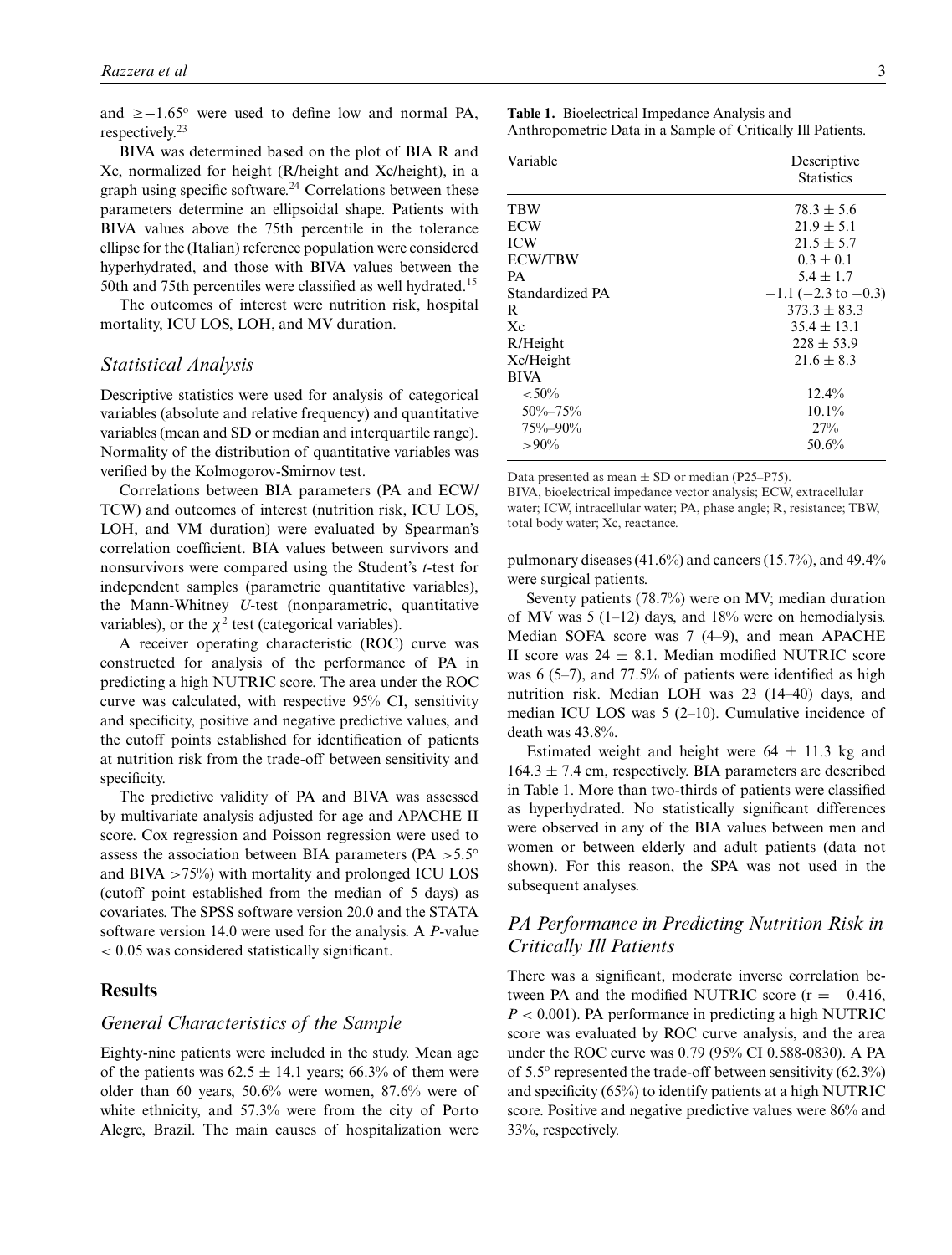|                                | <b>Survivors</b>         | <b>Nonsurvivors</b>    |                      |  |
|--------------------------------|--------------------------|------------------------|----------------------|--|
| <b>BIA</b> Parameters          | $(n = 48)$               | $(n = 39)$             | $P$ -value           |  |
| <b>TBW</b>                     | $76.7 \pm 4.8$           | $79.8 \pm 6$           | $0.013^{\rm a}$      |  |
| <b>ICW</b>                     | $21.3 \pm 5.6$           | $21.7 \pm 5.9$         | $0.773^{\rm a}$      |  |
| <b>ECW</b>                     | $21.3 \pm 4.4$           | $22.5 \pm 5.9$         | $0.278$ <sup>a</sup> |  |
| <b>ECW/TBW</b>                 | $0.3 \pm 0.1$            | $0.3 \pm 0.1$          | $0.534$ <sup>a</sup> |  |
| PA                             | $5.6 \pm 1.1$            | $5.2 \pm 2.2$          | $0.310^{\rm a}$      |  |
| Standardized PA                | $-0.7$ (-1.9 to $-0.2$ ) | $-1.41$ (-2.3 to -0.7) | 0.077 <sup>b</sup>   |  |
| $PA < 5.5^\circ$               | $46.9\%$                 | $67.5\%$               | 0.052c               |  |
| Standardized PA $<-1.65$       | 28.6%                    | 42.5%                  | 0.187c               |  |
| R.                             | $392.6 \pm 79.20$        | $352.2 \pm 84.7$       | $0.024$ <sup>a</sup> |  |
| R/Height                       | $239.4 \pm 51.3$         | $215.7 \pm 55.3$       | $0.042^{\rm a}$      |  |
| Xc/Height                      | $23.4 \pm 6.9$           | $19.9 \pm 9.4$         | $0.050$ <sup>a</sup> |  |
| Xc                             | $38.31 \pm 10.98$        | $32.41 \pm 14.90$      | $0.037$ <sup>a</sup> |  |
| $BIVA > 75\%$ (hyperhydration) | 81.6%                    | $72.5\%$               | $0.321$ <sup>c</sup> |  |

**Table 2.** Association Between BIA Values and Mortality in a Sample of Critically Ill Patients.

<sup>a</sup>Student's *t*-test for independent samples.

bMann-Whitney *U*-test.

 $c_\chi^2$  test.

BIA, bioelectrical impedance analysis; ECW, extracellular water; ICW, intracellular water; PA, phase angle; R, resistance; TBW, total body water; Xc, reactance.

# *Validity of BIA Parameters in Predicting Clinical Outcomes*

We did not find any significant correlation between PA, LOH, and MV duration. However, PA was significantly inversely correlated with ICU LOS ( $r = -0.302$ ,  $P = 0.004$ ). There was no significant correlation of the ECW/TBW ratio with any of the clinical outcomes (data not shown).

Association of hyperhydration (BIVA  $>75\%$ ) with LOH, ICU LOS, and time on MV was assessed by comparing the outcomes of interest between hyperhydrated and wellhydrated patients, with no significant differences between the groups (data not shown).

Comparisons of BIA parameters between survivors and nonsurvivors showed greater TBW values in nonsurvivors but greater R and Xc values in survivors (Table 2). The frequency of patients with PA values  $\leq$  mean PA was higher in nonsurvivors than survivors, however, without statistical significance.

In a multivariate analysis, with adjustment for age and disease severity (APACHE II score), the risk of death was not associated with a PA  $\lt 5.5^\circ$ . On the other hand, hyperhydration (BIVA  $>70\%$ ) significantly increased the risk of death in critically ill patients by 2.24 times (Table 3). An ICU LOS longer than 5 days was considered the dependent variable, and patients with a reduced PA had nearly twice the risk of a prolonged ICU LOS compared with those with a PA >the median (Table 3).

## **Discussion**

This study aimed to assess the validity of BIA parameters in predicting nutrition risk and clinical outcomes in critically ill patients. A PA  $<$  5.5 $\degree$  showed an accuracy of 79% to identify patients at high nutrition risk and was associated with a 2-times higher risk for an ICU LOS longer than 5 days. Hyperhydration was a significant predictor of mortality.

In the present study, PA showed satisfactory performance in identifying patients at high nutrition risk. A prospective longitudinal study conducted with 31 critically ill cancer patients showed an association between low PA values and high NUTRIC scores, suggesting that PA can be a viable tool to identify critically ill patients who could benefit from early nutrition therapy.<sup>19</sup>

No differences in the PA values were found between survivors and nonsurvivors in our study. However, a low PA was associated with increased risk of prolonged ICU LOS. A prospective cohort study<sup>9</sup> performed with 241 patients hospitalized in a surgical ICU in Korea showed statistically significant associations between PA, impedance, R, and mortality. In addition, the performance of PA in predicting mortality was stronger than the severity scoring systems APACHE II, SOFA, and simplified acute physiology score III (SAPS III). $9$  In another study with 31 critically ill patients, a PA  $\leq 3.8^{\circ}$  showed an 88.9% sensitivity and 77.3% specificity in predicting mortality.<sup>19</sup> On the other hand, similar to our study, Reis et al did not find an association between PA and mortality in a study with 110 critically ill cardiac patients using similar PA cutoff points (women  $<$ 4.6<sup>o</sup> and men  $<$ 5.0<sup>o</sup>).<sup>25</sup>

The PA is an indicator of cell membrane integrity and vitality and reflects the quantity and quality of soft tissues. Higher values of PA indicate higher cellularity, higher cell membrane integrity, and better cell function, and thus better cellular health.<sup>26</sup> In our understanding, PA may be considered a parameter similar to body temperature, as it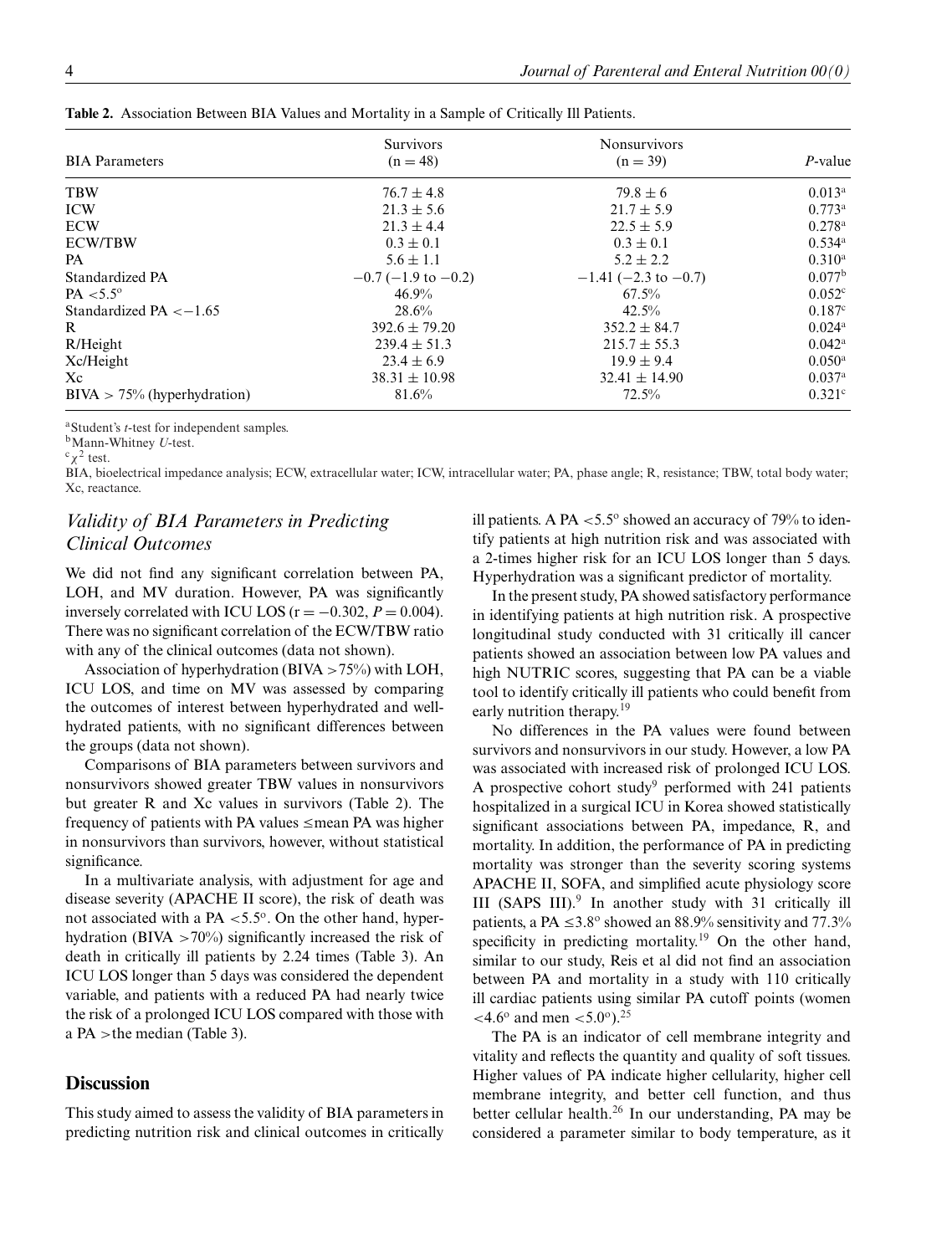| Independent Variable | Mortality <sup>a</sup>     |         | ICU length of stay $>$ 5 days <sup>b</sup> |            |
|----------------------|----------------------------|---------|--------------------------------------------|------------|
|                      | HR(95% CI)                 | P-value | RR(95% CI)                                 | P-value    |
| $PA < 5.5^{\circ}$   |                            |         |                                            |            |
| Unadjusted model     | 1.806 (0.888-3.676)        | 0.103   | $2.18(1.39-3.40)$                          | ${<}0.001$ |
| Adjusted model       | $1.655(0.772 - 3.544)^c$   | 0.195   | $2.06(1.30-3.27)^c$                        | 0.002      |
| $BIVA > 75\%$        |                            |         |                                            |            |
| (Hyperhydration)     |                            |         |                                            |            |
| Unadjusted model     | 1.943 (0.948-3.984)        | 0.070   | $0.97(0.83-1.14)$                          | 0.766      |
| Adjusted model       | $2.24(1.074-.680)^{\circ}$ | 0.032   | $0.98(0.84-1.15)^c$                        | 0.829      |

**Table 3.** Association of Reduced PA and Hyperhydration with Mortality and Prolonged ICU Length of Stay in a Sample of Critically Ill Patients.

Multivariate analysis.

aCox regression.

bPoisson regression.

cAdjusted for age, sex, and APACHE II score.

APACHE II, Acute Physiology and Chronic Health Evaluation II; BIVA, bioelectrical impedance vector analysis; HR, hazard ratio; IUC, intensive unit care; PA, phase angle; RR, relative risk.

can be used to monitor the progression of a disease or the effectiveness of an intervention. Values at, above, or below the reference values for PA may be useful in patient care and evaluation of clinical outcomes.<sup>27</sup>

Other BIA values, including the ECW/TBW ratio, R/height, Xc/height, and BIVA (indicators of hydration status), have also been investigated as prognostic factors in critically ill patients. In our study, the ECW/TBW ratio was not associated with clinical outcomes. However, we observed higher R/height and Xc/height values in survivors than nonsurvivors. In addition, hyperhydration, according to BIVA, increased the risk of death by 2.24 times. Another Brazilian study<sup>14</sup> involving 224 critically ill patients with kidney failure also reported hyperhydration and lower R/height in nonsurvivors compared with survivors. However, in their study, a multivariate analysis was not performed, and hydration status was not evaluated. A study by Garcia et al,<sup>15</sup> however, also showed that patients with fluid overload evaluated by BIVA had increased risk of mortality compared with well-hydrated patients. Two studies conducted in Italy<sup>16,18</sup> also identified hyperhydration as a risk factor for mortality in critically ill patients.

Our sample size was large enough to test the predetermined hypotheses. The assessment and followup of patients were conducted by 2 independent, trained investigators. Also, patients were consecutively included, and finally, potential cofounding factors were considered in the multivariate analysis to ensure the internal validity of the study and to allow the inference that the BIA performed on patients' admission to the ICU was clinically relevant. Nevertheless, the study had some limitations that deserve consideration: (1) BIA was not performed under fasting conditions and occurred at different times of the day, depending on routine ICU procedures, which included administration of continuous enteral feeding; (2) since measurements of body weight and height could not be performed in our sample, both parameters were estimated using predictive formulas, which may have affected the accuracy of the measurements; (3) only one BIA was made on ICU admission; studies available in the literature that evaluated hydration status of critically ill patients by BIVA showed the importance of serial measurements, since changes in hydration status can predict worse outcomes  $16-18$ ; and (4) daily fluid balance was not evaluated, although BIVA may be considered a marker of this.<sup>16</sup>

Further studies are needed to evaluate the PA of patients admitted to the ICU and its potential association with clinical outcomes. Also, the lack of BIA protocols for critically ill patients reinforces the need for studies in this direction. The PA cutoff point of  $5.5^\circ$  identified in the present study as a predictor of high nutrition risk and prolonged ICU LOS (longer than 5 days) requires confirmation.

# **Conclusion**

A PA  $<$  5.5 $\degree$  showed a 79% accuracy to identify critically ill patients at high nutrition risk and was associated with increased risk of a prolonged (>5 days) LOS in the ICU. Hyperhydration increased by >twice the risk of mortality. Altogether, our findings suggest that BIA has satisfactory predictive validity in identifying critically ill patients at increased risk for malnutrition and worse clinical prognosis.

#### **Statement of Authorship**

F. M. Silva, A. Marcadenti, and J. d.S. Fink contributed to conception and design of the research. E. L. Razzera and S. W. Rovedder contributed to the acquisition of the data. F. M. Silva and F. D. Alves contributed to the analysis of the data. F. M. Silva, A. Marcadenti, F. D. Alves, and J. d.S. Fink contributed to the interpretation of the data. E. L. Razzera and F. M. Silva drafted the manuscript. All authors critically revised